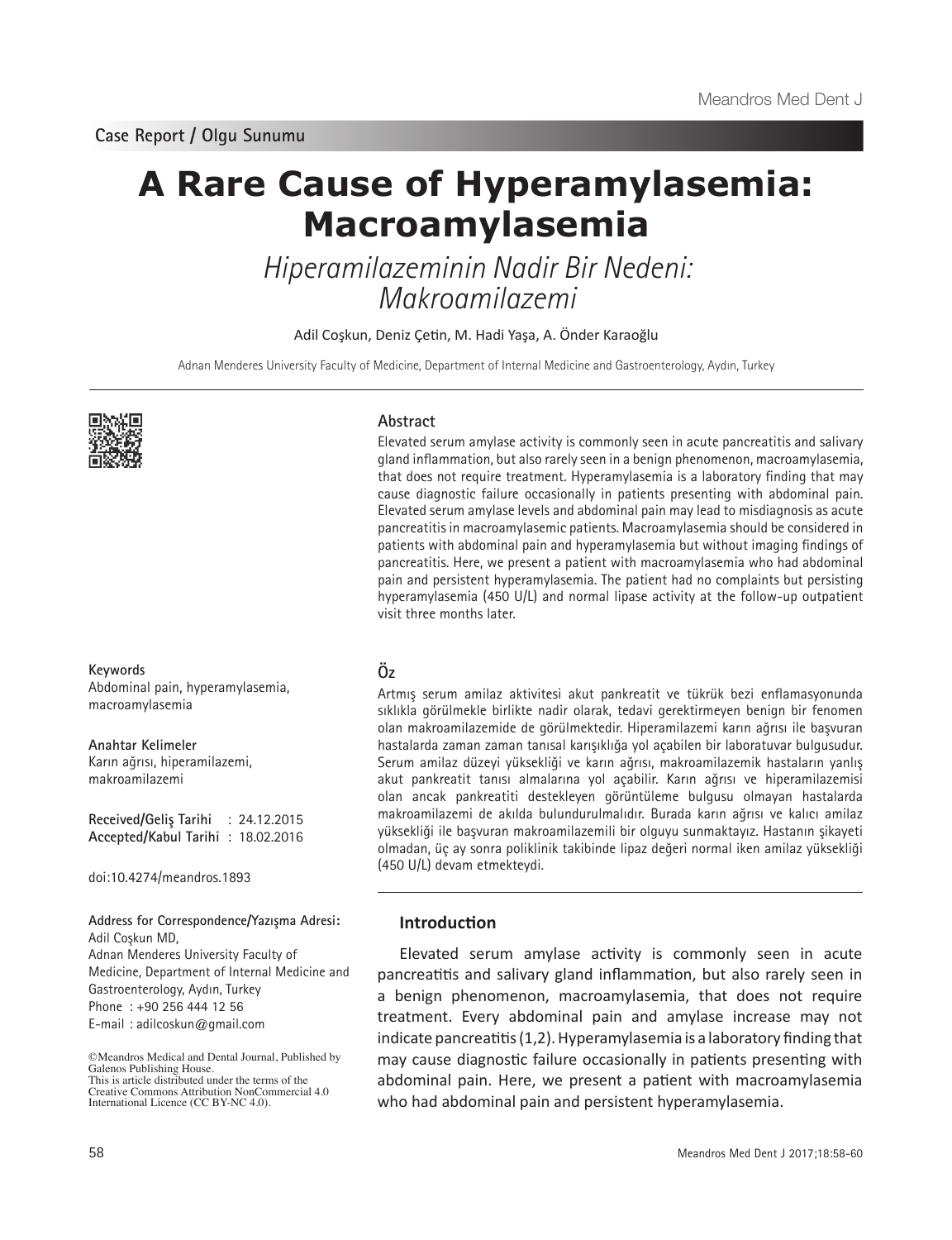A 63-year-old female patient was admitted to our gastroenterology department with intermittent abdominal pain in the umbilical region radiating to the back, which was unrelated to nutrition, lasting for one year.. Her medical history and family history were unremarkable. There was not a history of drug or herbal treatment. Physical examination findings were normal. Complete blood count, erythrocyte sedimentation rate and C-reactive protein levels were normal. Serum amylase level was 517 U/L (reference range: 25-125 U/L). The other biochemical laboratory results including serum lipase were normal. Abdominal ultrasound and computed tomography revealed bilateral, multiple renal parapelvic cysts. The pancreatobiliary system was normal. Ultrasound imaging of the parotid and submandibular salivary glands, performed in accordance with the recommendations of the otorhinolaryngology consultant physician, was normal. Thus, we excluded salivary gland pathology. During follow-up, it was observed that elevation of serum amylase levels persisted. Serum amylase levels were 480 U/L and 493 U/L, respectively in measurements performed at onemonth intervals. Amylase and creatinine levels were measured simultaneously in serum and spot urine samples in order to determine the amylase creatinine clearance ratio (ACCR). ACCR was determined using the formula [urine amylase (U/L) x serum creatinine (mg/ dL)]/[serum amylase (U/L) x urine creatinine (mg/dL)] x100. The test results were as follows: urine amylase: 134 U/L, serum amylase: 493 U/L, urine creatinine: 63.5 mg/dL, and serum creatinine: 0.52 mg/dL. ACCR was calculated to be 0.22% (reference range: 1.8%- 3.2%). Macroamylasemia was diagnosed on the basis of these findings. Hyoscine-N-butylbromide + medazepam and trimebutine maleate treatment was started. The patient had no complaints but persisting hyperamylasemia (450 U/L) and normal lipase activity at the follow-up outpatient visit three months later. We did not study pancreatic isoenzymes.

## **Discussion**

Hyperamylasemia is not always seen in pathological situations. Macroenzymes are serum enzymes having a higher molecular mass than the corresponding enzyme under physiological or pathophysiological situations (3). Macroenzymes have a slower clearance rate and thus cause an increase in the activity of the corresponding enzyme in serum samples (4). Most commonly, macroenzymes are composed of an enzyme-immunoglobulin complex (5). Macroamylase was the first macroenzyme described by Wilding et al. (6) in 1964. The prevalence of macroamylasemia has been estimated at 1% in normal amylasemic patients and 2.5% in hyperamylasemic patients (3). The most useful diagnostic method for identification of macroamylasemia is the evaluation of amylase levels in serum and urine together, due to the technical difficulties in performing specific agarose-gel electrophoresis (1,5). Coexistence of macroamylasemia and various diseases such as celiac disease (7), ulcerative colitis (8), Crohn's disease (9), haematological malignancies (10,11), systemic lupus erythematosus (12), and rheumatoid arthritis (13) has been reported in the literature. Although macroamylasemia is a benign phenomenon and does not require a specific therapy, these associations make it more intriguing as a possible diagnostic marker. We could not find a concomitant disease in our patient.

Elevated serum amylase levels and abdominal pain may lead to misdiagnosis as acute pancreatitis in macroamylasemic patients, albeit Cho et al. (14) reported a case of macroamylasemia that occurred immediately after acute pancreatitis. It would be important to clinicians to be aware of the presence of macroamylasemia as one of possible causes of increased serum amylase activity in order to avoid unnecessary, expensive, invasive diagnostic procedures. Macroamylasemia should be considered in patients with abdominal pain and hyperamylasemia who have no imaging findings related to pancreatitis.

### **Ethics**

Informed Consent: Consent form was filled out by all participants.

Peer-review: Externally and internally peerreviewed.

### **Authorship Contributions**

Surgical and Medical Practices: D.Ç., Concept: A.C., Design: A.C., Data Collection or Processing: A.C., Analysis or Interpretation: A.C., A.Ö.K., M.H.Y., Literature Search: A.C., Writing: A.C.

Conflict of Interest: No conflict of interest was declared by the authors.

Financial Disclosure: The authors declared that this study received no financial support.